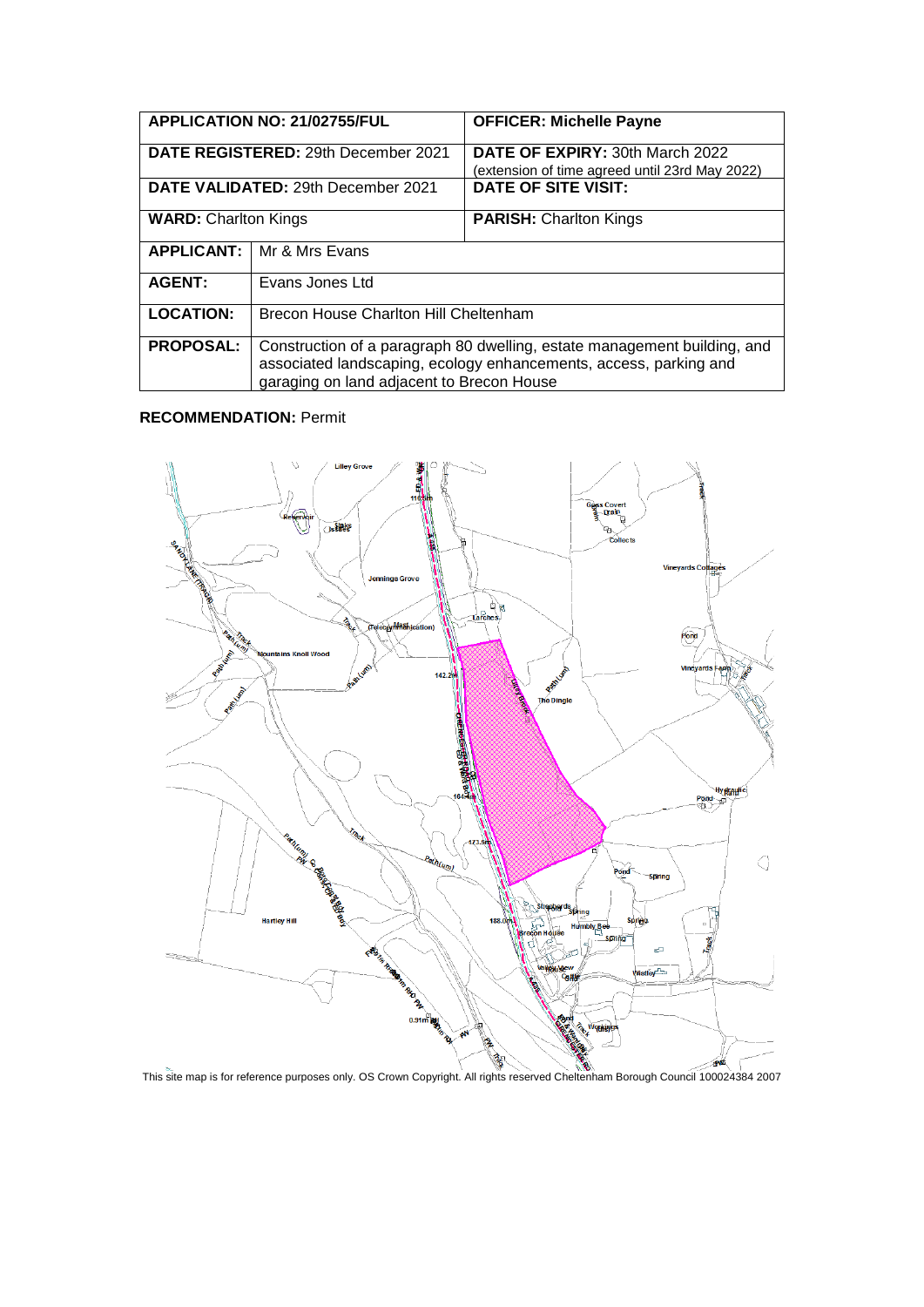# **1. DESCRIPTION OF SITE AND PROPOSAL**

- 1.1 The application site comprises a large parcel of land, some 7.5 hectares, on the eastern side of the A435 Cirencester Road; the land opposite the site to the west forms part of the extensive Lilley Brook Golf Course. A residential property, The Larches is located to the north of the site whilst, to the south, the site is bound by the residential curtilage and associated paddocks and enclosures of Brecon House. To the east, the site is bound by the Lilley Brook, and a copse known as 'The Dingle'.
- 1.2 The site is enclosed on all sides by trees and woodland; with 'The Dingle' to the east and established boundary trees and hedges to the north, south and western boundaries.
- 1.3 Access to the site exists directly from the Cirencester Road via a gated entrance, which is used to allow farm machinery to access the site when required.
- 1.4 The site is located outside of the Principal Urban Area (PUA) within the open countryside, and within the Cotswolds Area of Outstanding Natural Beauty (AONB).
- 1.5 The applicants are proposing the construction of a dwelling, estate management building, and associated landscaping, ecology enhancements, access, parking and garaging on land adjacent to Brecon House.
- 1.6 Extensive pre-application discussions have taken place over a number of years prior to the submission of the application.
- 1.7 In addition to the usual plans and elevations, a number of detailed reports have been submitted in support of the application, to include:
	- Planning Statement
	- Design Document
	- Access Statement
	- Landscape and Visual Appraisal
	- Ecological Appraisal
	- Bat Activity Survey
	- Biodiversity Impact Assessment
	- Landscape and Ecology Management Plan Strategy
	- Energy Strategy
	- Lighting Strategy
	- Flood Risk Statement
- 1.8 In accordance with the scheme of delegation, the application is before the planning committee as the application, if granted, *"would be a departure from or would conflict with the development plan/local development framework or other planning policies adopted by the Council."*

## **2. CONSTRAINTS AND RELEVANT PLANNING HISTORY**

#### **Constraints:**

Area of Outstanding Natural Beauty Parish Boundary Smoke Control Order

# **Relevant Planning History:**

**18/02036/FUL WITHDRAWN 11th March 2019**  Erection of dwelling, associated access and landscaping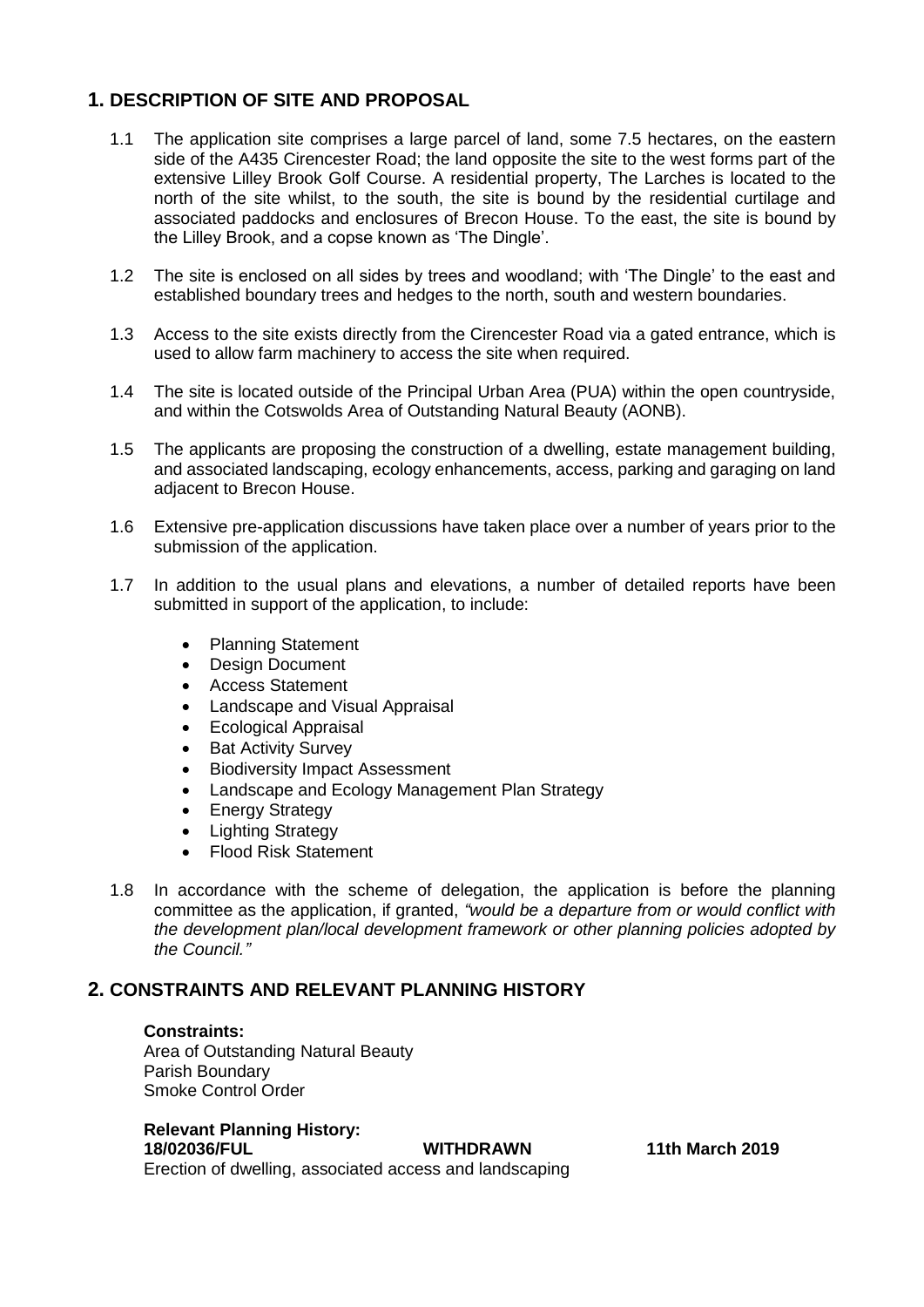# **3. POLICIES AND GUIDANCE**

#### **National Planning Policy Framework 2021 (NPPF)**

Section 2 Achieving sustainable development

Section 4 Decision-making

Section 5 Delivering a sufficient supply of homes

Section 8 Promoting healthy and safe communities

Section 9 Promoting sustainable transport

Section 12 Achieving well-designed places

Section 14 Meeting the challenge of climate change, flooding and coastal change

Section 15 Conserving and enhancing the natural environment

Section 16 Conserving and enhancing the historic environment

#### **Adopted Cheltenham Plan 2020 (CP) Policies**

D1 Design L1 Landscape and Setting SL1 Safe and Sustainable Living GI2 Protection and replacement of trees GI3 Trees and Development

#### **Adopted Joint Core Strategy 2017 (JCS) Policies**

SD3 Sustainable Design and Construction SD4 Design Requirements SD6 Landscape SD7 The Cotswolds Area of Outstanding Natural Beauty SD9 Biodiversity and Geodiversity SD10 Residential Development SD14 Health and Environmental Quality INF1 Transport Network INF2 Flood Risk Management INF3 Green Infrastructure

## **4. CONSULTATION RESPONSES**

#### **GCC Local Flood Authority (LLFA)** *1st February 2022*

All developments over 1 Ha require a flood risk assessment (FRA), this proposal is on a 7.5 Ha site and should therefore be accompanied with an FRA.

Given that the building occupies a very small part of the 7.5 Ha site I would suspect that this could be delivered however there are properties downstream of the development that are at risk of flooding downstream on the Lilley Brook and it is therefore important that these risks are identified and understood such that this development does not increase the risk to properties downstream.

NOTE 1: The Lead Local Flood Authority (LLFA) will consider how any proposed sustainable drainage system can incorporate measures to help protect water quality however pollution control is the responsibility of the Environment Agency.

NOTE 2: Future management of Sustainable Drainage Systems is a matter that will be dealt with by the Local Planning Authority and has not, therefore, been considered by the LLFA. NOTE 3: Any revised documentation will only be considered by the LLFA when resubmitted

through suds@gloucestershire.gov.uk e-mail address. Please quote the planning application number in the subject field.

#### *21st February 2022* **– revised comments**

The Flood Risk Statement dated February 2022 now posted on the planning website addresses the issue previously raised, I have no further objection to the proposal. Details of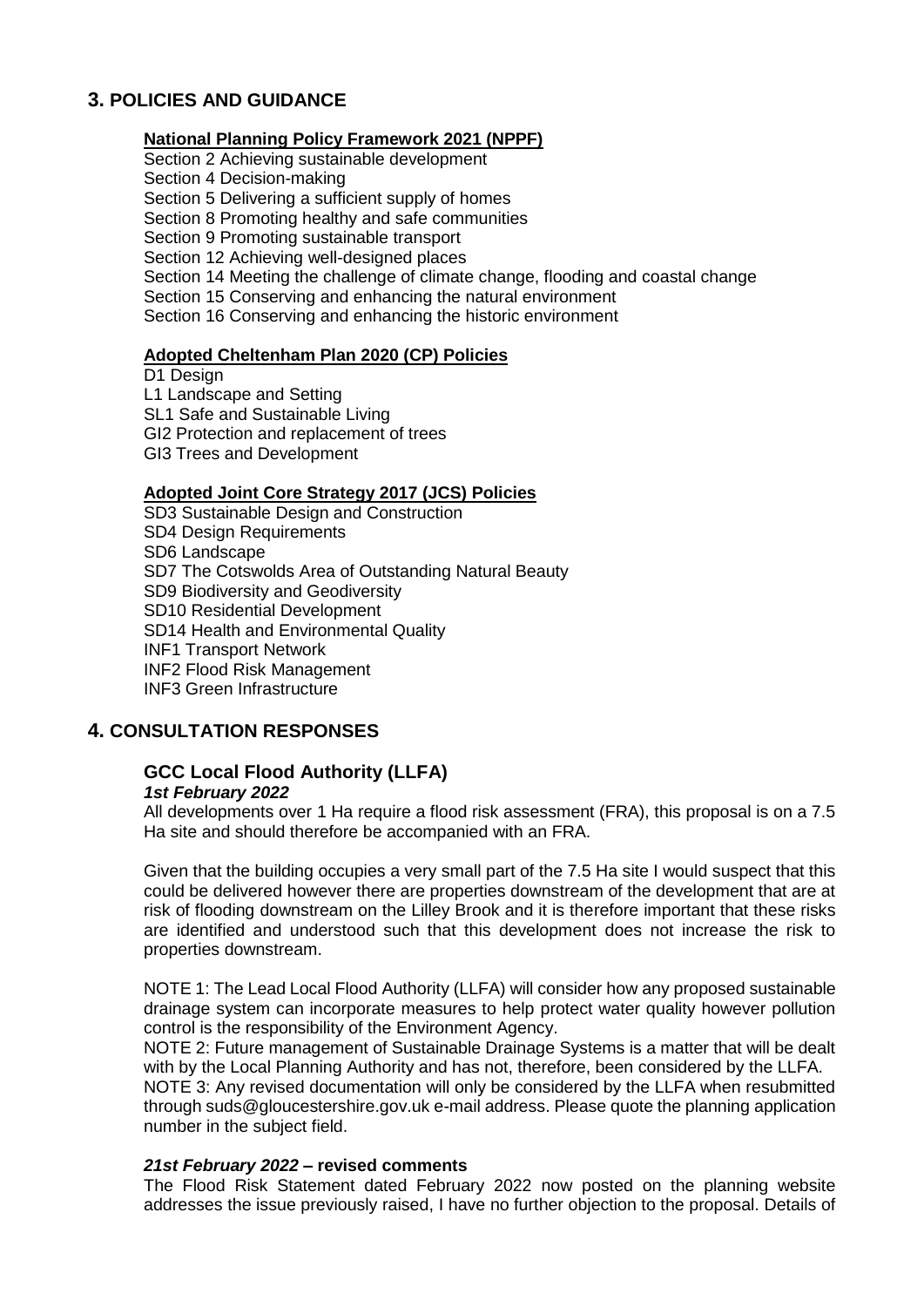how drainage will be managed are complete enough that there will be no need for further drainage conditions to be attached to any permission granted against this application.

NOTE 1: The Lead Local Flood Authority (LLFA) will consider how any proposed sustainable drainage system can incorporate measures to help protect water quality however pollution control is the responsibility of the Environment Agency.

NOTE 2: Future management of Sustainable Drainage Systems is a matter that will be dealt with by the Local Planning Authority and has not, therefore, been considered by the LLFA.

NOTE 3: Any revised documentation will only be considered by the LLFA when resubmitted through suds@gloucestershire.gov.uk e-mail address. Please quote the planning application number in the subject field.

#### **GCC Highways Development Management** *23rd February 2022*

Gloucestershire County Council, the Highway Authority acting in its role as Statutory Consultee has undertaken a full assessment of this planning application. Based on the appraisal of the development proposals the Highways Development Management Manager on behalf of the County Council, under Article 18 of the Town and Country Planning (Development Management Procedure) (England) Order, 2015 recommends that this application is refused.

The justification for this decision is provided below.

The proposal seeks the construction of a paragraph 80 dwelling, estate management building, and associated landscaping, ecology enhancements, access, parking and garaging on land adjacent to Brecon House at Brecon House Charlton Hill Cheltenham Gloucestershire GL53 9NE. A Transport Technical Note has been prepared by Cotswold Transport Planning in support of the application.

The site access is proposed to be made via the A435 Cirencester Road subject to a design speed of 60mph at the vicinity of the site. The A435 is a route of significant importance carrying circa 12000 vehicles (AADT, 5 day average). There is no highway lighting scheme covering these roads, and no personal injury accidents have been recorded in the most recent 5 years.

#### **Sustainability**

It is clear that the site is located in a rural community and there would be limitations to the choice of transport modes available for future occupiers. Manual for streets (mfs) states that walkable neighbourhoods are characterised by having a range of facilities within 10 minutes walk, which is approximately 800 metres. However, this is not an upper limit and industry practice considers that 2km is a maximum walking distance door to door. The nearest bus stops are located circa 900m and 670m north and south, respectively. These stops are serviced by no. 51 service to Cheltenham, Cirencester and Swindon. Additional facilities include a supermarket some 1.6km north from the site and the nearest school is located circa 2.2km.

Whilst there is a footway along the western side of the A435, it is limited to 0.8m width. Whilst historical, the limited width invariably excludes wheelchair users which Manual for Streets recommends a minimum footway width of 0.9m for. Furthermore, there are no formal crossings points along the eastern side of the A435 which ultimately will lead to a significant risk of conflict.

When combined the lack of suitable infrastructure with the distances involved, it is clear future users will be heavily, if not entirely, dependent on private vehicles to access every day services and facilities. Furthermore, cycling would also not be seen as an alternative option due to the volume of vehicles along the A435 and its design speed, however more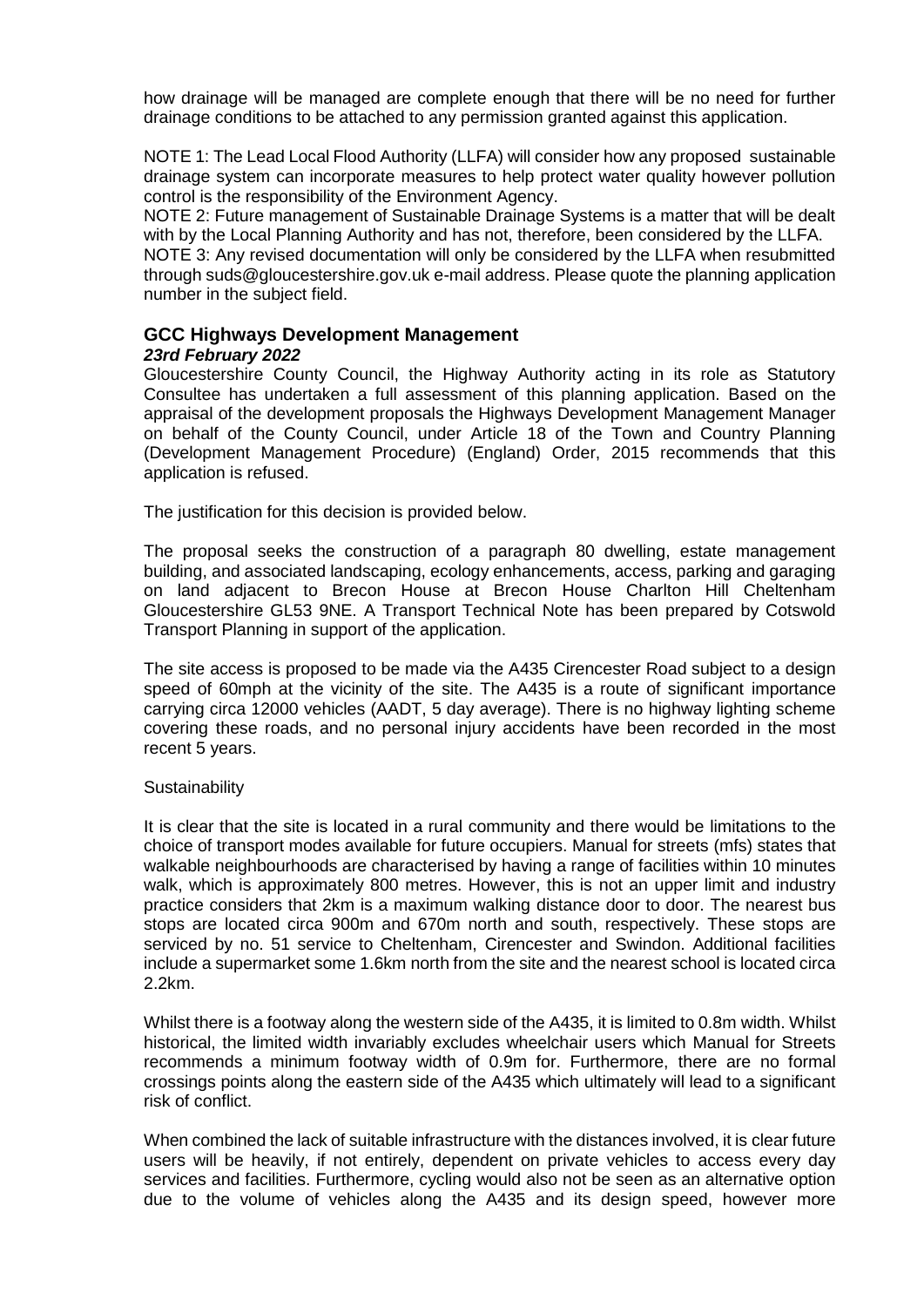experienced cyclists would not see this as a barrier. In terms of safe and suitable vehicular access to this site, the proposed arrangements are deemed acceptable and the impact on highway network is also accepted and considered negligible.

Overall, this proposal would be car dominated and fails to address sustainable transport, these matters cannot be mitigated. Tools such as a travel plan cannot address the harm due to the lack of transport choices available to support it.

Therefore, the proposal conflicts with policy INF1 of the Joint Core Strategy 2011 to 2031, policies PD 0.1,and PD 0.4 of the Local Transport Plan 4 and would conflict with the sustainable transport aims of the National Planning Policy Framework contained in paragraphs 110 and 112.

## **Tree Officer**

#### *1st February 2022*

It is noted that the plans refer to additional planting but the current proposal lacks detail. Therefore a landscape plan conforming to BS5837 (2012) should be submitted to describe where trees will be planted, species and size of trees.

## **Environmental Health**

#### *21st February 2022*

I have no comments or objections to this application.

## **Gloucestershire Centre for Environmental Records**

#### *25th January 2022*

Biodiversity report available to view in documents tab.

## **Building Control**

#### *18th January 2022*

The application will require Building Regulations approval. Please contact Cheltenham and Tewkesbury Building Control on 01242 264321 for further information.

#### **Parish Council**

*25th January 2022* No Objection.

# **Cotswolds Conservation Board**

# *9th February 2022*

Thank you for consulting the Cotswolds Conservation Board ('the Board') on this proposed development, which would be located within the Cotswolds National Landscape.

In reaching its planning decision, the local planning authority (LPA) has a statutory duty to have regard to the purpose of conserving and enhancing the natural beauty of the National Landscape. The Board recommends that, in fulfilling this 'duty of regard', the LPA should: (i) ensure that planning decisions are consistent with relevant national and local planning policy and guidance; and (ii) take into account the following Board publications:

- Cotswolds Area of Outstanding Natural Beauty (AONB) Management Plan 2018- 2023;
- Cotswolds AONB Landscape Character Assessment particularly, in this instance, with regards to Landscape Character Type (LCT) 2 Escarpment;
- Cotswolds AONB Landscape Strategy and Guidelines (link) particularly, in this instance, with regards to LCT 2, including Section 2.2;
- Cotswolds AONB Local Distinctiveness and Landscape Change;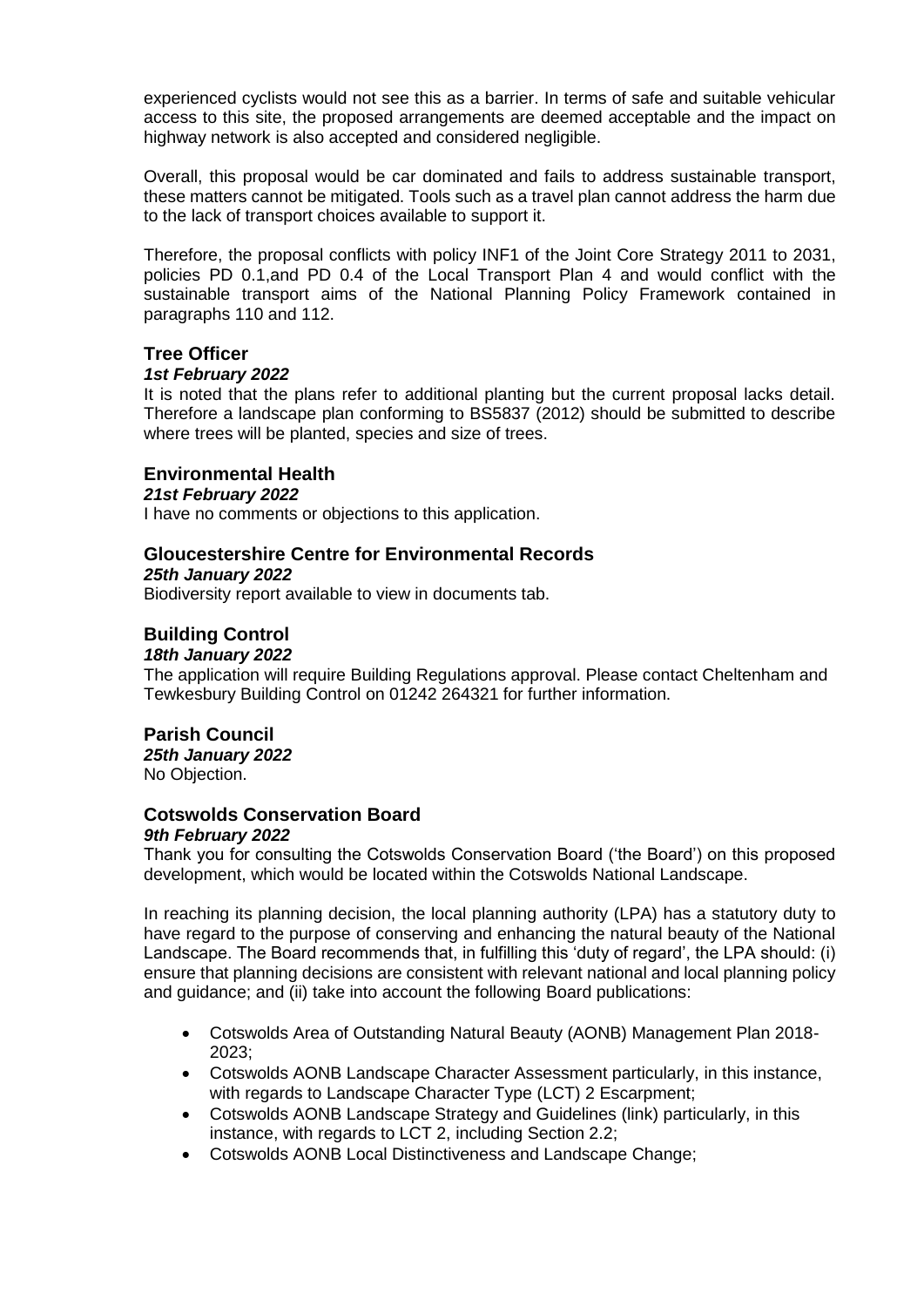Cotswolds Conservation Board Position Statements particularly, in this instance, with regards to the Tranquillity Position Statement and with regards to the Dark Skies and Artificial Light Position Statement and its appendices.

Policy SD6 of the Cheltenham, Gloucester and Tewkesbury Joint Core Strategy (JCS) requires development to seek to protect landscape character for its own intrinsic beauty and for its benefit to economic, environmental, and social well-being. This reflects advice in the National Planning Policy Framework that requires policies and decisions to recognise the intrinsic character and beauty of the countryside. Policy SD7 of the JCS follows and states that all development proposals within the setting of the Cotswolds National Landscape will be required to conserve and, where appropriate, enhance its landscape, scenic beauty, wildlife, cultural heritage, and other special qualities. Proposals will be required to be consistent with the policies set out in the Cotswolds AONB Management Plan.

Whilst the applicant's Design & Access Statement and Lighting Assessment states that the proposed lighting will be kept to an absolute minimum so as to ensure no harmful impact to the unlit character of the local landscape, this lighting would introduce a 'lit element' into what would otherwise be a relatively dark night-time landscape.

The Cotswolds AONB Landscape Strategy & Guidelines for LCT 2 (Section 2.2) identifies 'the introduction of lit elements to characteristically dark landscapes' as a potential (adverse) implication for isolated development such as this. The guidelines seek to 'conserve areas of dark skies', with these dark skies being one of the 'special qualities' of the Cotswolds National Landscape. This is particularly important in an area with relatively low levels of light pollution such as this, as indicated in Appendix 1 of the Board's Tranquillity Position Statement, referred to above.

As such, the introduction of any lit elements should be designed to adhere to this guidance and, by extension, with the policies of the Cotswolds AONB Management Plan in particular Policy CE5 (Dark Skies).

Whilst the Board does not wish to raise an objection to the proposal, we would request that, without prejudice, if the local authority is minded to grant planning permission, planning conditions should be imposed which seek to mitigate any adverse impact and ensure that all lighting will be limited to low-level, down-facing lights.

#### **Campaign To Protect Rural England** *25th February 2022*

My predecessor wrote to you on 30 October 2018 objecting to planning application 18/02036/FUL seeking permission for a dwelling on this site, an application that was later withdrawn before determination. CPRE now objects to this latest application for broadly similar reasons as set out below:

1. This is a greenfield site in the Cotswolds AONB. As you will be aware, great weight should be given to conserving and enhancing landscape in AONBs which are given the highest status of protection by the NPPF (see paragraph 176). Such protection is confirmed by Policy SD7 of the Joint Core Strategy.

2. The site forms part of what is at present an unspoilt vista across a largely undeveloped valley. It is highly visible from the surrounding area: in particular, it can readily be seen from the Cotswold Way as it passes through the southern end of Charlton Kings Common. Development of the site in the way proposed would damage this highly attractive landscape.

3. The applicant argues that the above considerations should be set aside on the basis of NPPF paragraph 80e. Paragraph 80 starts "Planning policies and decisions should avoid the development of isolated homes in the countryside unless one or more of the following circumstances apply:". It then goes on to list a set of circumstance which include, at 80e: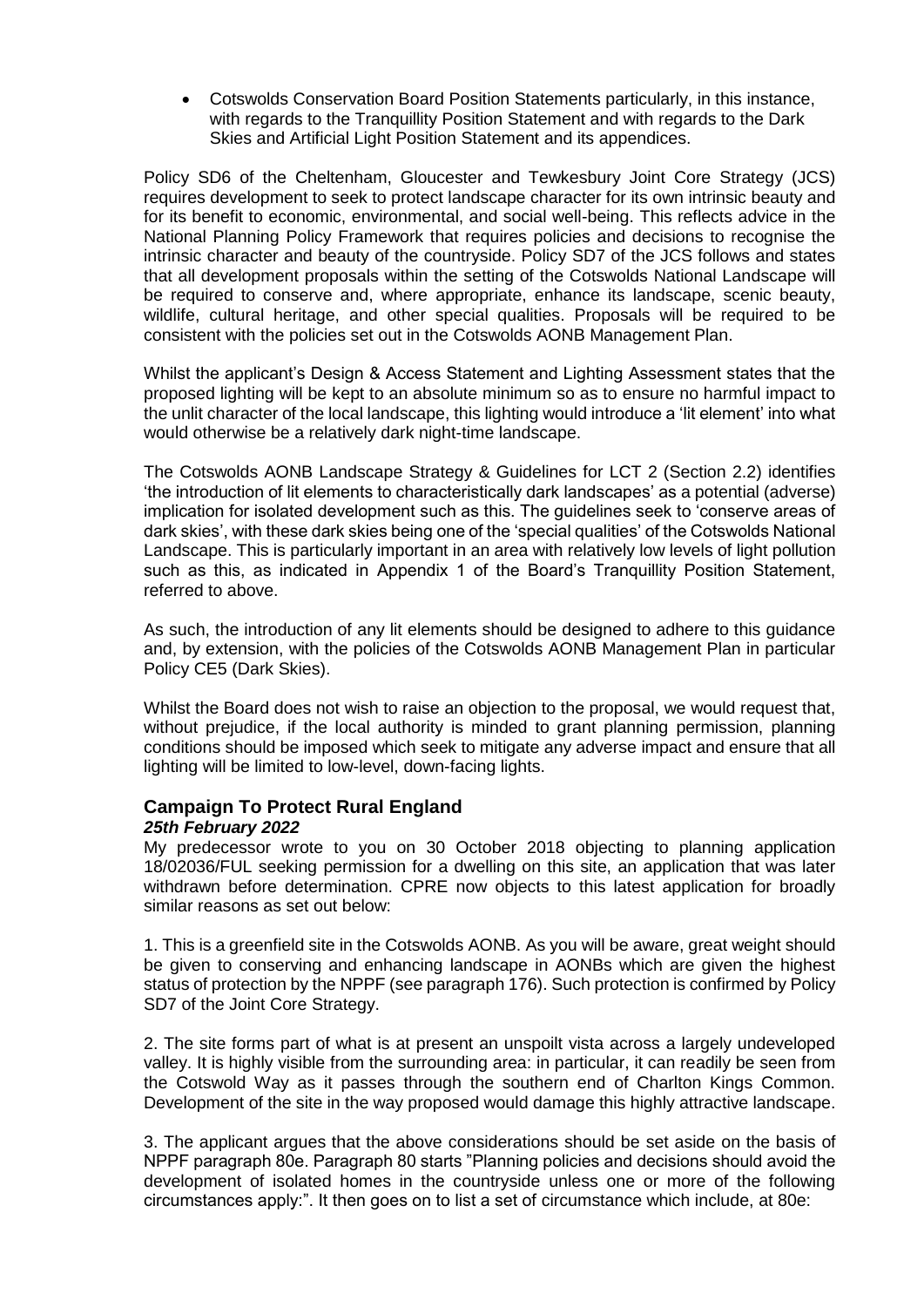- "- the design is of exceptional quality, in that it:
	- is truly outstanding, reflecting the highest standards in architecture, and would help to raise standards of design more generally in rural areas; and - would significantly enhance its immediate setting, and be sensitive to the defining characteristics of the local area."

This argument is misplaced. Paragraph 80 is in the Section 5 of the NPPF which is concerned with housing supply and specifically with rural housing. It is not in Section 15 concerned with Protecting the Natural Environment, including the need to conserve and enhance the AONB (paragraph 176). Paragraph 80 is concerned with development in isolated rural locations and is not intended to override environmental protection designations.

4. We note and accept that, compared with the earlier proposals, considerable improvements have been made to the design, siting and access to the proposed dwelling, reducing its intrusion into the landscape. Nevertheless, notwithstanding the views of The Design Review Panel (which notes that their report "does not constitute professional advice"), the dwelling proposed remains on an extremely grand scale and would be out of keeping with the locality both in terms of size and design. We remain concerned about the visual damage that a building of such an alien and complex design and with such a large footprint would have in this otherwise unspoilt area.

5. We are likewise concerned at the increased level of light pollution that a development on this scale would inevitably generate in what is at present an unlit valley. The Cotswolds AONB is at present one of the least light-polluted areas of the UK.

6. Great store is placed in application on the accompanying environmental and ecological enhancements proposed at the site. Should the will to do so be as strong as the project documents maintain, there is no reason why these enhancements could not be carried out on their own merit as they are in no way dependent on the construction of a new residence at the site.

Cheltenham Borough Council has a history of robustly resisting speculative proposals for development in the Cotswolds AONB. CPRE strongly urges the Borough Council to refuse this planning application.

**Natural England** *2nd February 2022* See Appendix A

**Architects Panel** *18th March 2022* See Appendix B

**Wild Service (acting as Council's Specialist Ecological Advisor)** *24th February 2022* See Appendix C

#### *13th April 2022 – additional comment*

We are satisfied with the response from the applicant's agent regarding ecology. They have clarified that there are no ponds within 250m of the development site. We therefore agree that no further assessment of ponds for great crested newts is required. Their comments regarding securing the CEMP, LEMP and BNG by planning condition are agreeable.

**Ryder Landscape (acting as Council's Specialist Landscape Advisor)** *21st March 2022* See Appendix D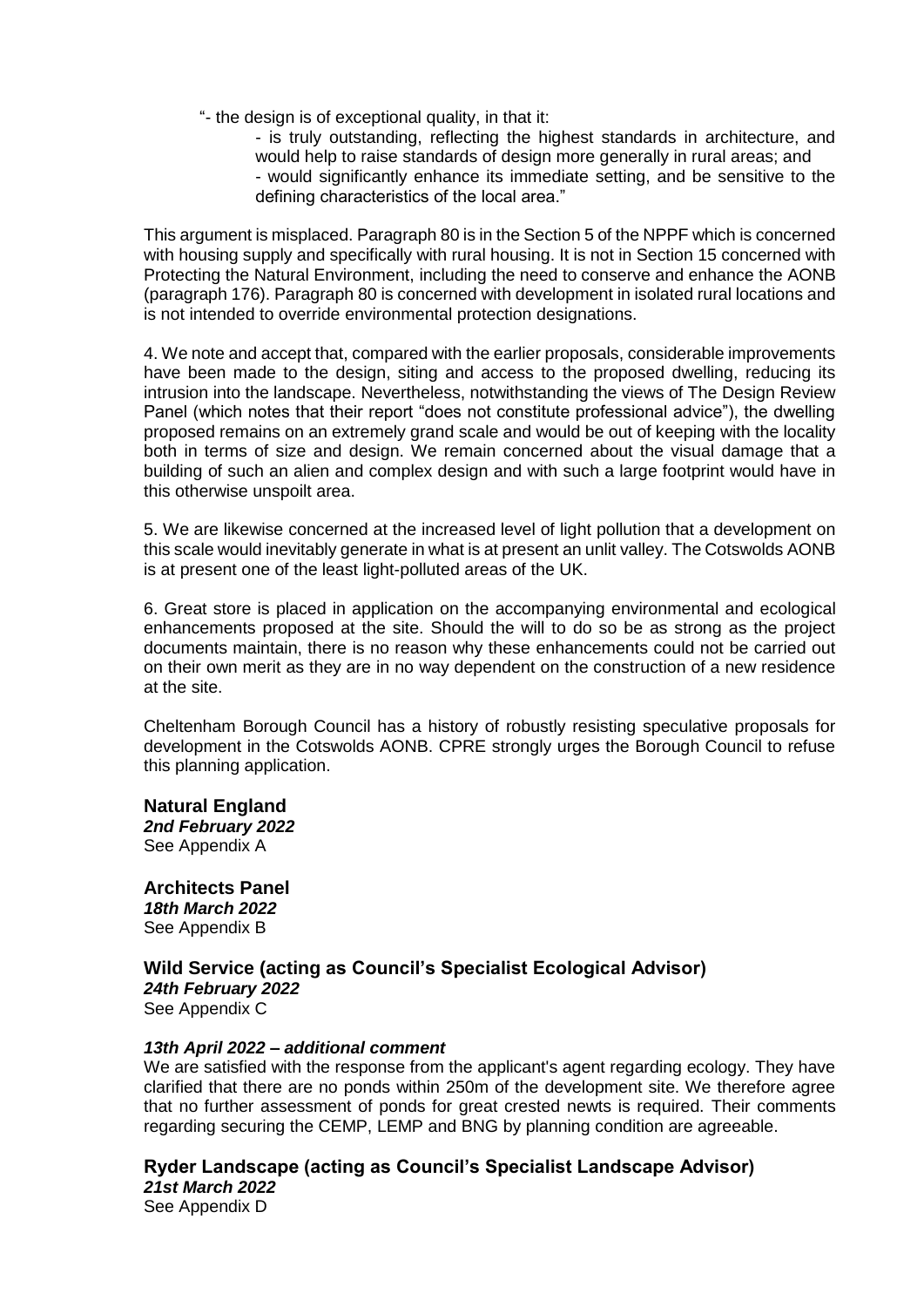## **5. PUBLICITY AND REPRESENTATIONS**

5.1 A letter of notification was sent to the residential property to the north of the site. In addition, a site notice was posted and an advert published in the Gloucestershire Echo. No representations have been received in response to the publicity.

## **6. OFFICER COMMENTS**

#### 6.1 Determining issues

6.1.1 The main considerations in determining this application are the principle of development; design and layout; landscape impact/AONB; access and highway matters; drainage and flood risk; ecological impacts; sustainability and climate change; and amenity.

#### 6.2 Principle

6.2.1 Planning law requires that applications for planning permission must be determined in accordance with the development plan unless material considerations indicate otherwise.

6.2.2 The development plan comprises saved policies of the Cheltenham Borough Local Plan Second Review 2006 (CBLP); adopted polices of the Cheltenham Plan 2020 (CP); and adopted policies of the Tewkesbury, Gloucester and Cheltenham Joint Core Strategy 2017 (JCS).

6.2.3 Paragraph 11 of the National Planning Policy Framework 2021 (NPPF) sets out a presumption in favour of sustainable development which in decision making means:

- *c) approving development proposals that accord with an up-to-date development plan without delay; or*
- *d) where there are no relevant development plan policies, or the policies which are most important for determining the application are out-of-date, granting permission unless:*
	- *i) the application of policies in this Framework that protect areas or assets of particular importance [in this instance the AONB] provides a clear reason for refusing the development proposed; or*
	- *ii) any adverse impacts of doing so would significantly and demonstrably outweigh the benefits, when assessed against the policies in this Framework taken as a whole.*

#### 6.2.4 NPPF paragraph 12 goes on to state that

*The presumption in favour of sustainable development does not change the statutory status of the development plan as the starting point for decision-making. Where a planning application conflicts with an up-to-date development plan…permission should not usually be granted. Local planning authorities may take decisions that depart from an up-to-date development plan, but only if material considerations in a particular case indicate that the plan should not be followed.*

6.2.5 As it currently stands, the Council is unable to demonstrate a five year supply of deliverable housing sites, the latest figure being 2.9 years, and therefore the housing policies are out-of-date. As such, whilst the proposed development would be contrary to JCS policy SD10 as the site is located outside of the PUA, within the AONB, the policy is out of date and can only be given weight according to its consistency with the NPPF.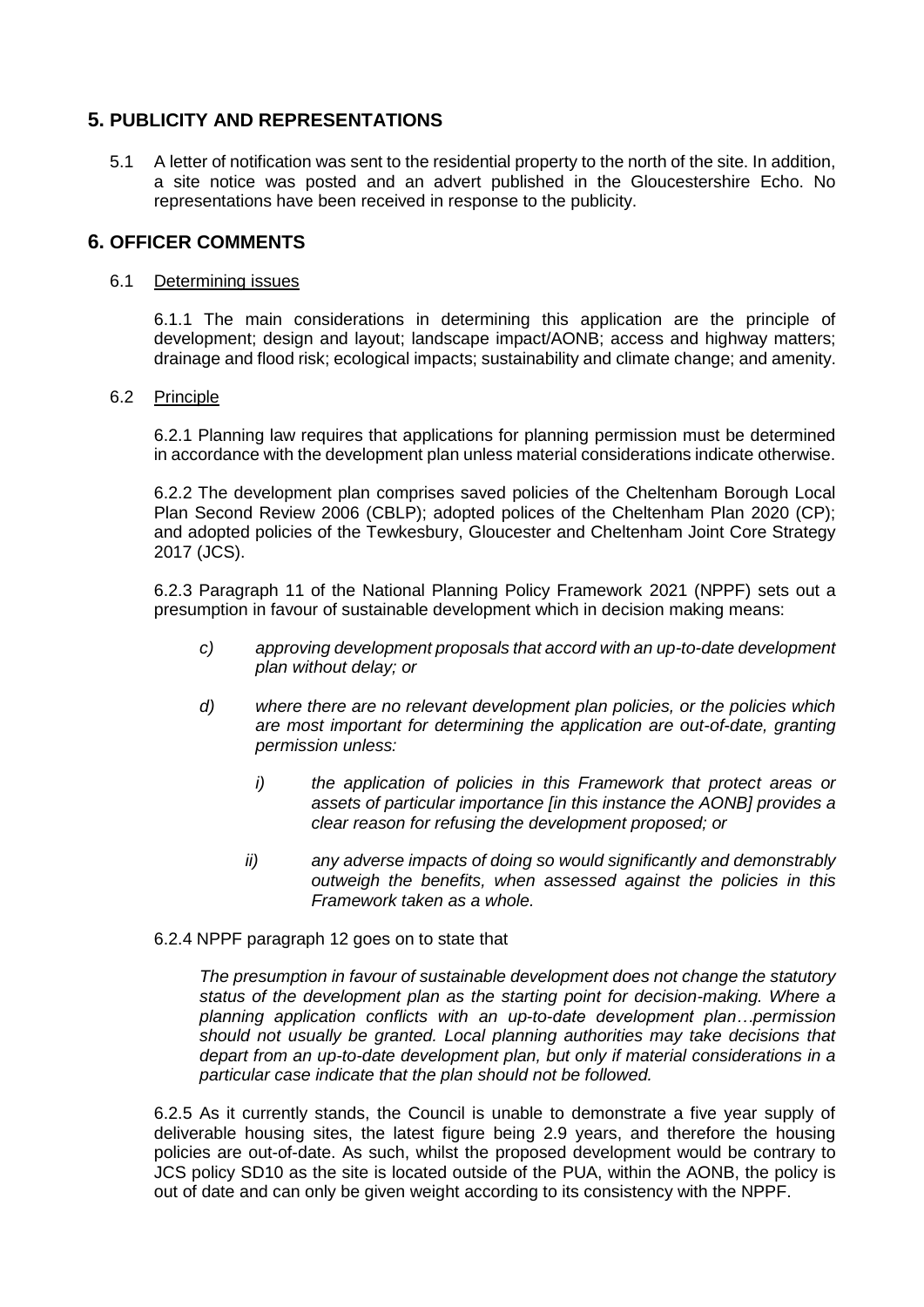6.2.6 This application recognises that the development plan policies generally restrict the erection of new dwellings in the open countryside, but argues that the proposed dwelling would meet the requirements of paragraph 80(e) of the NPPF which states that decisions on planning applications should avoid the development of isolated homes in the countryside unless:

*e) the design is of exceptional quality, in that it:* 

*- is truly outstanding, reflecting the highest standards in architecture, and would help to raise standards of design more generally in rural areas; and* 

*- would significantly enhance its immediate setting, and be sensitive to the defining characteristics of the local area.* 

6.2.7 It is this aspect of the proposal, together with other material considerations, that will be discussed in the report below.

#### 6.3 Design and layout

6.3.1 Section 12 of the NPPF places great emphasis on the need to secure high quality, beautiful and sustainable buildings and that good design is a key aspect of sustainable development. In determining planning applications, paragraph 134 states that significant weight should be given to:

*a) development which reflects local design policies and government guidance on design, taking into account any local design guidance and supplementary planning documents such as design guides and codes; and/or*

*b) outstanding or innovative designs which promote high levels of sustainability, or help raise the standard of design more generally in an area, so long as they fit in with the overall form and layout of their surroundings.*

6.3.2 JCS policy SD4 and CP policy D1 set out the local design requirements for new development; policy SD4 requiring all proposals to *"respond positively to, and respect the character of, the site and its surroundings, enhancing local distinctiveness, and…be of a scale, type, density and materials appropriate to the site and its setting".* 

6.3.3 With reference to the abovementioned NPPF paragraph 80 (see para 6.2.6) the application has been accompanied by an Architectural Design Document (DD) and the conclusions of The Design Review Panel undertaken prior to submission of the application (Appendix E). The Design Review Panel (DRP) is an organisation that provides impartial expert advice to applicants and local authorities on design issues in relation to important new development schemes; and comprises a wide range of independent, multi-disciplinary, built environment professionals, including architects, urban designers, landscape architects, conservation specialists, ecology and sustainability experts, and arboriculturalists. The DRP visited the site as part of the review process at pre-application stage.

6.3.4 Paragraph 133 of the NPPF advises that when assessing applications for development, local planning authorities should have regard to the recommendations made by design review panels.

6.3.5 The DD sets out that the applicant's brief was *"to design a house set within the meadow that would meet the tests of NPPF Paragraph 80 and crucially which would also significantly enhance the immediate setting, bringing them closer to the landscape and nature that they love"* in a more sustainable and contemporary house without having to move away.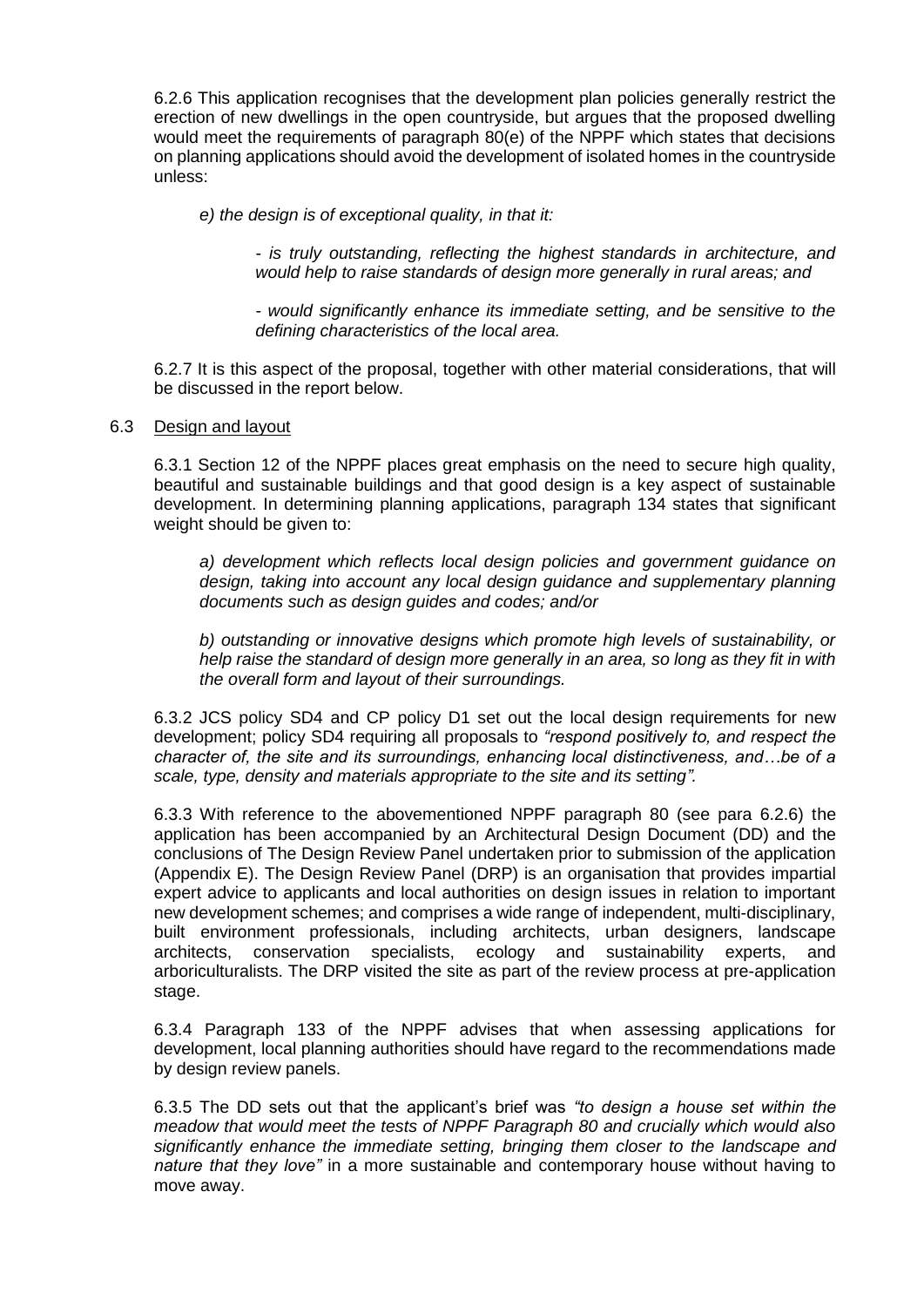6.3.6 The proposed development comprises two separate buildings; the dwelling itself and an Estate Management building.

6.3.7 The proposed dwelling has been designed to respond to the shape of the hollow on the site, with accommodation arranged over three floors; the floors are identified as 'Prospect', 'Arrival', and 'Refuge' in the supporting documentation.

6.3.8 The Planning Statement at paragraphs 3.3 – 3.5 explains that 'Prospect' will be located higher up in the hollow and will contain the main living areas and the master bedroom, addressing the Lilley Brook and The Dingle. 'Refuge' will be located *"in the quietest and deepest part of the hollow, to provide an area of peaceful shelter"* and will include the snug, library and additional bedrooms. These two areas, which both offer distinct architectural experiences, will be linked via the circular, centrally located, 'Arrival' core.

6.3.9 The Planning Statement goes on to recognise the need to limit and delineate areas to be utilised for domestic purposes. In this case, the formal areas of outdoor space will be restricted to the grassed roof area above Refuge and the more formal area created on top of the circular (Arrival) core, allowing outdoor space directly accessible from the main living accommodation located on the upper level.

6.3.10 The palette of external materials proposed includes Sweet Chestnut cladding, Cotswold stone, Brown copper, Bronze metal window frames, frameless glass balustrading, and Meadow green roof. The DD stating that *"The proposed muted and earthy palette will settle the building into its wooded setting whilst the green roof of 'refuge' will seamlessly blend into the wider meadow."*

6.3.11 The Estate Management Building would be located to the north of the site and would be finished in a similar palette of external materials with a brown roof. This estate building will accommodate the solar kiln and log store, a tractor and machinery store, a working yard, an office, and guest parking. The building will have a dual function in providing a home office for the applicants and accommodating the machinery and apparatus required to maintain the site.

6.3.12 The DRP in their assessment of the proposed development, stated that:

*the landscape led multidisciplinary approach has resulted in a sustainable and robust proposal. Therefore overall, it is considered that the scheme is a well-developed proposal of the highest architectural standards, representing a truly outstanding design, which also promotes high levels of sustainability. It is also considered that the proposals have demonstrated that they would significantly enhance the immediate setting and are sensitive to the defining characteristics of the local area. Furthermore, it is considered that, subject to a commitment to disseminate learning outcomes, the proposal will help to raise the standards of design more generally in rural areas. Therefore, it is considered the proposals have met the criteria set out in paragraph 80 (e) of the NPPF.*

6.3.13 The DRP were also supportive of the proposed siting of the building, having visited the site, noting the intricacies of the site typography and the uniqueness of the hollow in which the dwelling would be sited. The panel also felt the ecological/biodiversity enhancements, were extremely thorough and well considered, and would further contribute towards the significant enhancement of the immediate setting. In addition, the panel commended the Energy Strategy that includes consideration of embodied carbon, and contributes to demonstrating the highest standards of architecture.

6.3.14 The helpful suggestions/recommendations made by the DRP in their response have been addressed in the current submission.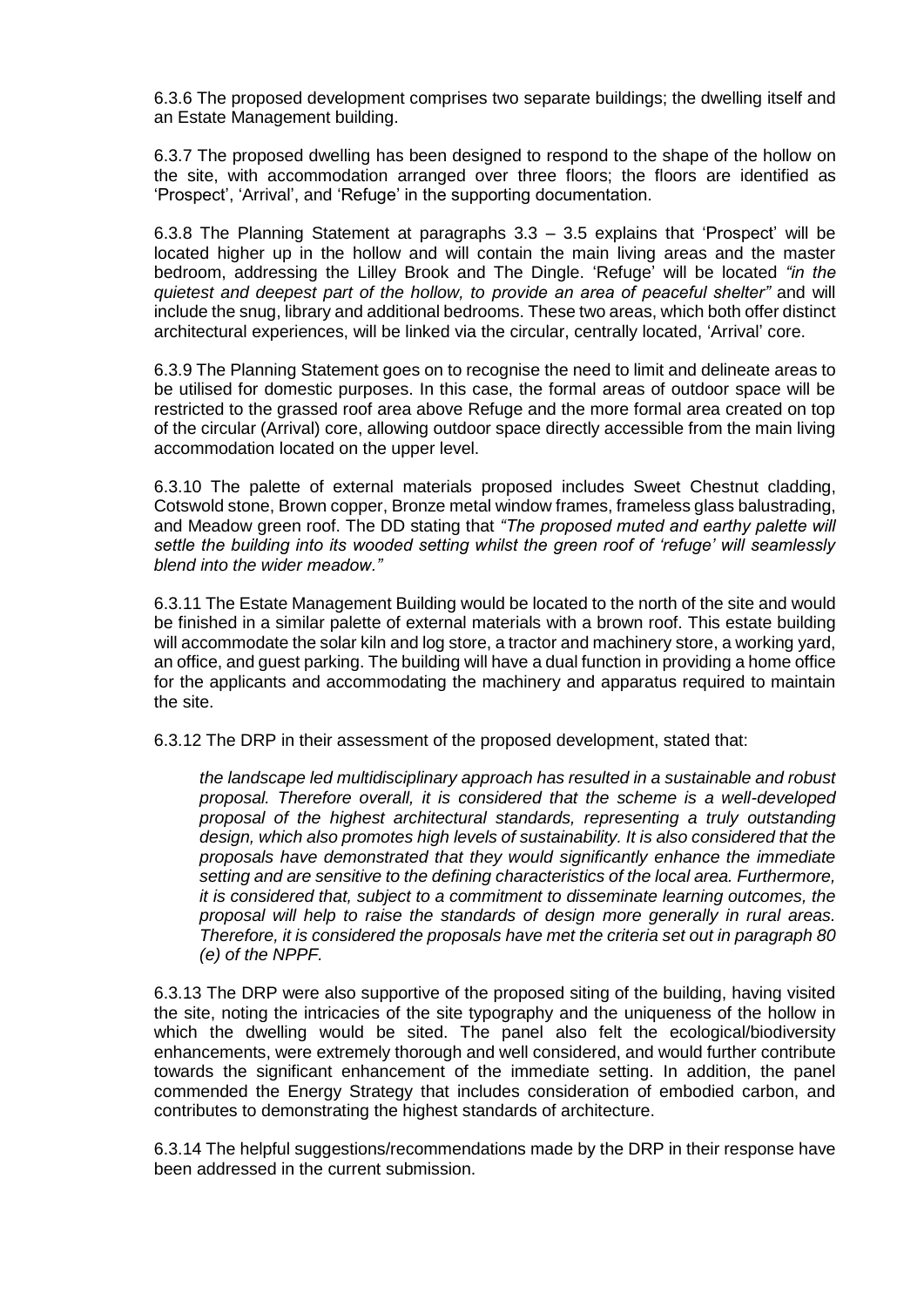6.3.15 Notwithstanding the support from the DRP, the Cheltenham Architects Panel (CAP), do not support the proposed development, as they do not feel the scheme meets the high bar set by paragraph 80(e); albeit they acknowledge that whether the scheme meets the high standards required is a subjective matter. At the very least,:

*CAP found the ideas behind the scheme and some of the architectural spaces proposed to be visually exciting and agreed the proposal was a unique design solution that would set it apart from other buildings in the county. Had the dwelling not been located in the AONB the panel could have warmly supported such a radical design approach*.

6.3.16 These comments suggest that from a purely architectural point of view, the scheme is of a high quality. CAP go on to state that they *"believe that such a design approach may be suitable for other rural areas but not on this site in the AONB"* because of its large scale and impact on the landscape. However, as this report goes on to discuss, the Council's specialist Landscape Advisor supports the proposal. In addition, it is understood that CAP have not had the benefit of a site visit.

6.3.17 CAP later go on to suggest that the architectural detailing and layout of the house is unresolved, (and that of the Estate Management Building) but this would appear to be at odds with the earlier comments whereby they support the radical design approach, in itself.

6.3.18 The full response received from CAP is appended in full and, whilst the comments have been duly noted, officers do not share their views.

6.3.19 The dwelling has been designed by Hawkes Architecture, who have secured planning permission for more than 20 dwellings across the country, promoted as paragraph 80 dwellings (and formerly paragraph 79, 55 and PPS7). Moreover, the design has evolved over the past few years in response to initial reviews by the Southwest Design Review Panel, and more recently The Design Review Panel.

#### 6.4 Landscape impact/AONB

6.4.1 JCS policy SD6 requires all new development to seek to protect landscape character; have regard to the local distinctiveness and historic character of the landscape; and to consider the landscape and visual sensitivity of the area in which they are located or may affect. Proposal should also provide for appropriate mitigation and enhancement measures. This requirement is reiterated in CP policy L1.

6.4.2 JCS policy SD7 specifically relates to development within the AONB and requires proposals *"to conserve and, where appropriate, enhance its landscape, scenic beauty, wildlife, cultural heritage and other special qualities"* and be consistent with policies set out in the Cotswolds AONB Management Plan (CMP). Paragraph 176 of the NPPF requires 'great weight' to be given to conserving and enhancing landscape and scenic beauty within the AONB.

6.4.3 Relevant CMP policies include CE1 and CE3. These policies requires development proposals be compatible with and reinforce local distinctiveness, and have regard to the scenic quality of the location and its setting; and to ensure that views – including those into and out of the AONB – and visual amenity are conserved and enhanced. In addition, policy CE5 seeks to minimise and avoid light pollution in order to conserve the dark skies of the AONB.

6.4.4 The application has been accompanied by a Landscape and Visual Appraisal (LVA) and a Landscape and Ecology Management Plan Strategy (LEMP) both of which have been reviewed, in conjunction with the other documents that support the application, by Ryder Landscape Consultants (RL) acting as the Council's specialist Landscape Advisor; their full response can be found at Appendix D.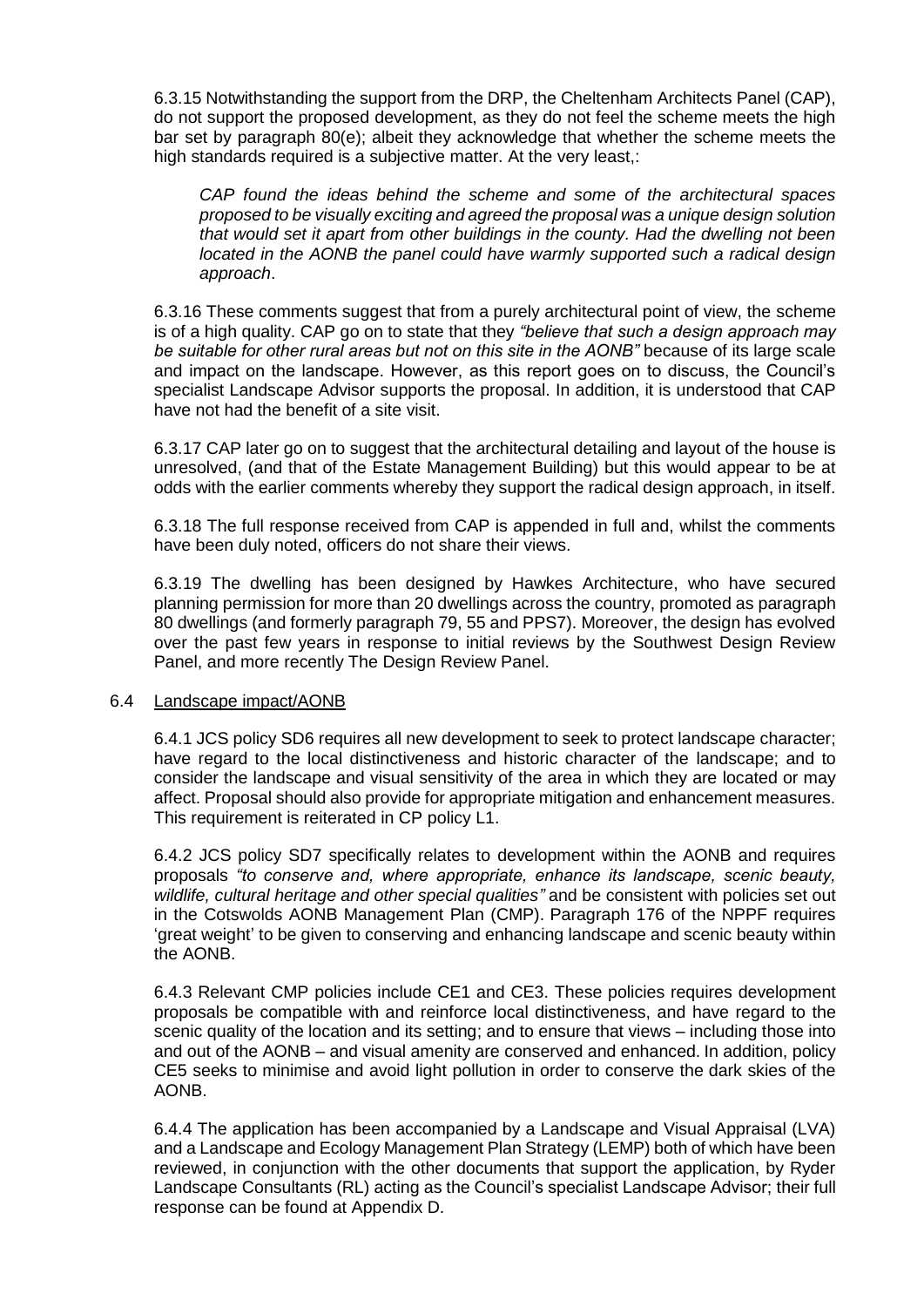6.4.5 In terms of landscape effect, RL considers the proposals to be *"sufficiently in keeping with the surrounding landscape to not significantly alter the existing rural character, settlement form and in particular this deeply incised part of the Cotswolds National Landscape"* and that the building will not appear incongruous in this location as there are buildings of a similar size in the local landscape. They are also satisfied that the illustrative landscape mitigation appears to be appropriate and in keeping with the local landscape. They go on to say that, as a result of the quantum of new tree and hedge planting and the simplicity of the external realm proposals, they *"consider that the landscape character of this part of the AONB escarpment would be conserved and on establishment of the mitigation planting would receive a Minor, Positive and Permanent change."*

6.4.6 With regard to views, RL have considered views from Cirencester Road, the Cotswold Way, and views from the wider Cotswold Way. From the Cirencester Road, only a fleeting view down the site access to the Estate Management building will be available; the existing roadside planting screens open views of the site even in winter. In addition, there are no notable views from the Cotswolds Way despite the suggestion otherwise by the Campaign to Protect Rural England (CPRE); where long views to the site may be available on clear days from somewhere along the route, RL consider any visual impact *"to be in keeping with other dispersed, bespoke properties that are in view from time to time from this path."* From the west around Leckhampton Hill and Charlton Kings Common, views would also be limited, RL commenting that *"The low density of housing proposed and the simple treatment of the associated external realm means the unique and nationally important escarpment landscape will be conserved. The heavily folded and incised nature of the local topography assists in restricting visibility to the Site."* Overall, RL consider the proposals to be fully compliant with relevant landscape policies; and that any residual concerns can be adequately dealt with by condition.

6.4.7 The Cotwolds Conservation Board (CCB) have also commented on the proposal, and raise no objection subject to conditions *"to mitigate any adverse impact and ensure that all lighting will be limited to low-level, down-facing lights".*

6.4.8 As such, whilst it is acknowledged that the CPRE raise objection to the proposed development (see Section 4), officers are satisfied that the proposal will not result in any harmful landscape impact given the support from both the CCB and RL.

#### 6.5 Access and highway matters

6.4.1 Adopted JCS policy INF1 requires all development proposals to provide safe and efficient access to the highway network for all transport modes; and provide connections where appropriate, to existing walking, cycling and passenger transport networks to ensure that credible travel choices are provided by sustainable modes. The policy states that planning permission will only be granted where the impacts of the development are not considered to be severe. The policy generally reflects the advice set out within the NPPF at Section 9.

6.4.2 The proposed development has been assessed by the Highways Development Management Team (HDM) at the County Council, as the Highway Authority acting in its role as Statutory Consultee, and their full comments can be read in Section 4 above.

#### *Accessibility*

6.4.3 The site is located some distance from the village of Charlton Kings, which lies at the foot of the hill, and would not actively encourage walking or cycling. In addition, the nearest bus stops are located some distance away. As such, it is likely that future occupiers of the dwelling would be largely dependent on the use of a car to access day to day facilities and services; and HDM recommend that the application be refused for this reason.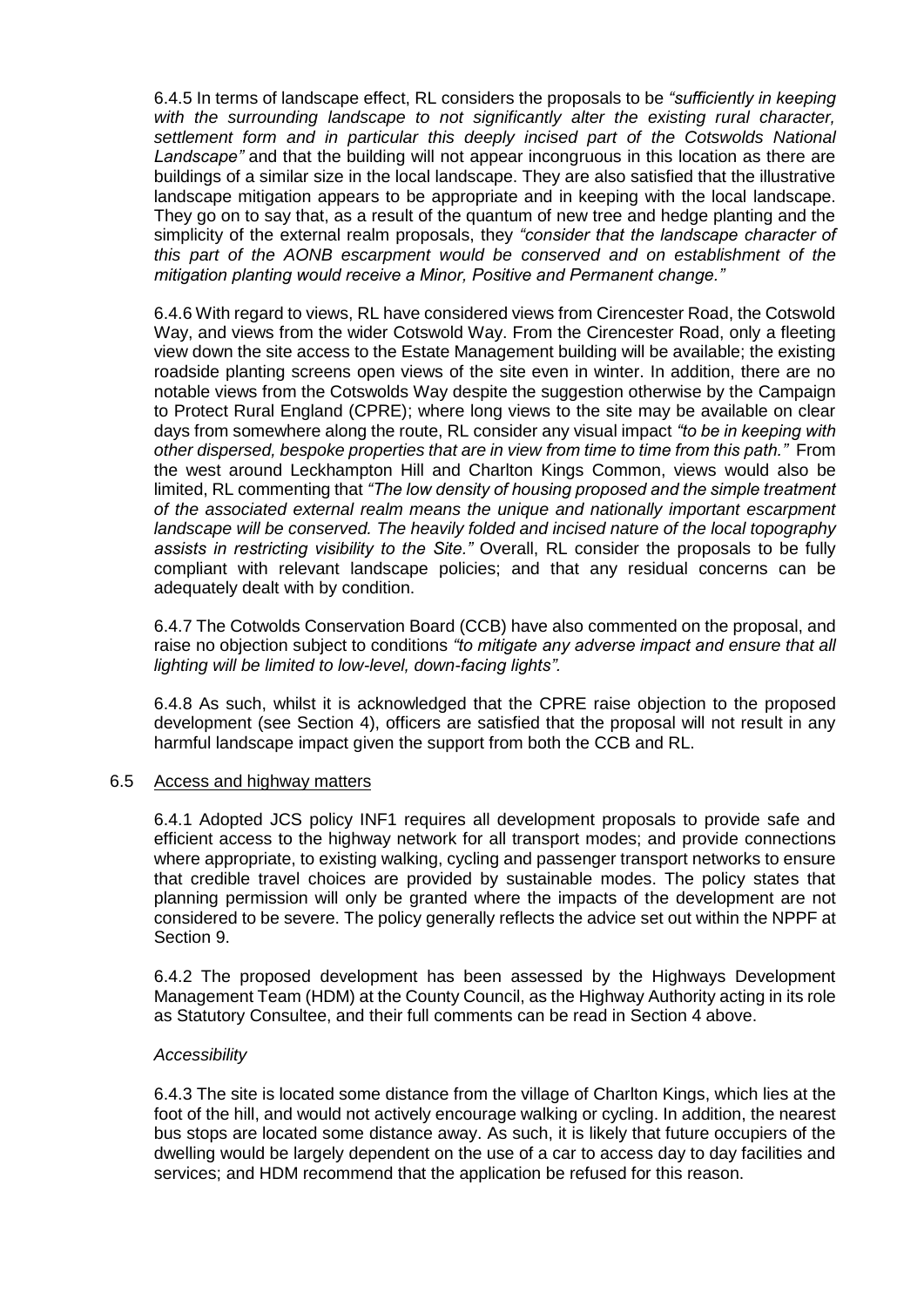6.4.4 However, given that this is a dwelling promoted under paragraph 80(e) of the NPPF, i.e. an isolated home within the countryside, the HDM recommendation is to be expected, and must be weighed against the scheme as a whole.

#### *Highway safety*

6.4.5 From a highway safety perspective, HDM consider the proposed access arrangements and resultant impact on the highway network to be acceptable; with any impact being deemed negligible. The application proposes a new vehicular access point, to the north of the existing field access gate. The new access has been designed to allow to vehicles to pass at the site simultaneously, and adequate visibility can be achieved.

#### 6.6 Drainage and flooding

6.6.1 Adopted JCS plan policy INF2 advises that development proposals must avoid areas at risk of flooding, and must not increase the level of risk to the safety of occupiers of a site, the local community or the wider environment either on the site or elsewhere. Additionally, where possible, the policy requires new development to contribute to a reduction in existing flood risk; and to incorporate Sustainable Drainage Systems (SuDS) where appropriate.

6.6.2 The site is located within Flood Zone 1 which is at the lowest risk of flooding; however, a Flood Risk Assessment (FRA) has been submitted during the course of the application, at the request of the Lead Local Flood Authority (LLFA), to ensure that the development could be delivered without risk to properties downstream of the site.

6.6.3 Having reviewed the submitted FRA, the LLFA are satisfied that it provides adequate information and they do not object to the proposal. They also confirm that the level of detail provided is sufficient to avoid the need for any additional drainage conditions.

#### 6.7 Ecological impacts

#### *Protected species*

6.7.1 JCS policy SD9 seeks to ensure that all development, wherever possible, makes a positive contribution to biodiversity and geodiversity, and that important habitats and species are protected. Where developers are unable to avoid harm to biodiversity, mitigation measures should be incorporated into the design of the development. The policy reflects the advice set out within the NPPF at paragraph 180.

6.7.2 The application is accompanied by an Ecological Appraisal, a Biodiversity Impact Assessment, and Bat Activity Survey which have been reviewed by Wild Service (the Ecological Consultancy for the Gloucestershire Wildlife Trust) acting as the Council's specialist Ecological Advisor (WS). They have also reviewed the Illustrative Masterplan and LEMP, and their detailed response is attached at Appendix C.

6.7.3 Some five trees were identified as having features potentially suitable for roosting bats, and the bat activity surveys recorded at least nine bat species foraging or commuting across the site; however no important commuting routes were identified. Additionally no evidence of badgers was found, although they are likely to be forage on the site. The site does however have the potential to provide suitable habitat for dormice, and may support brown hares. Birds are also likely to nest in the hedgerows, trees and woodland.

6.7.4 WS suggest that there is potential to impact on foraging/commuting bats due to the construction and operational phase lighting schemes; and that the proposals for lighting that minimises light spill are important and should be implemented. There would be minimal to no impacts on any other species but the precautionary mitigation proposed for badgers and other species during construction is appropriate. WS welcome the proposals for bird boxes, including owl boxes, and other wildlife features.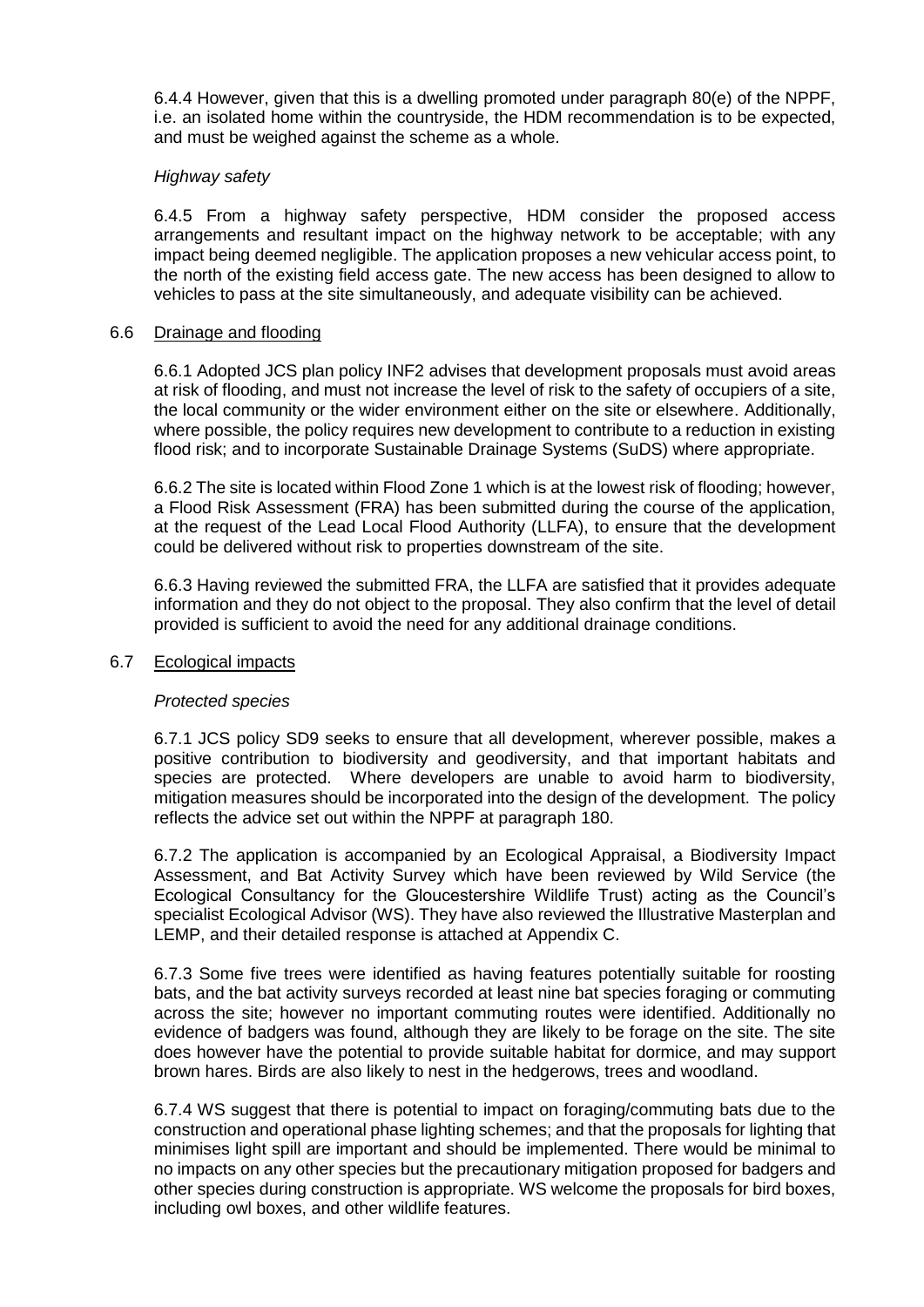6.7.5 Following clarification from the applicant's agent, confirming that there are no ponds within 250m of the development site, WS are satisfied that no further assessment for great crested newts is required.

#### *Biodiversity Net Gain (BNG)*

6.7.6 A number of habitat creation and mitigation measures are proposed which include new woodland, hedgerow, shrub and tree planting; new ponds and swales; enhanced management of retained habitats; and enhancement works to the stream and streamside habitats. WS advise that these measures would not only compensate the habitat losses but would significantly improve the site for ecology. This is demonstrated in the submitted Biodiversity Impact Assessment, which indicates a net percentage change of 70% for habitats, 79% for hedgerows, and 29% for the stream.

#### *Cotswolds Beechwoods Special Area of Conservation (SAC) and Cotswold Commons & Beechwoods Site of Special Scientific Interest (SSSI)*

6.7.7 Natural England (NE) have also been consulted on the application. In their response, they suggest that the new dwelling, in combination with other new residential developments in the area, could result in increased recreational disturbance on The Cotswolds Beechwoods Special Area of Conservation (SAC) and that appropriate mitigation should be secured; however, officers do not consider that any mitigation is required in this instance given the scale of the development. This view is shared by WS who consider that any additional recreational disturbance on the SAC would be negligible.

#### 6.8 Sustainability and climate change

6.8.1 NPPF paragraph 154(b) states that new development should be planned for in ways that *"can help to reduce greenhouse gas emissions, such as through its location, orientation and design. Any local requirements for the sustainability of buildings should reflect the Government's policy for national technical standards".*

6.8.2 JCS policy SD3 also requires development proposals to be designed and constructed in such a way as to maximise the principles of sustainability, and to:

- demonstrate how they contribute to the aims of sustainability by increasing energy efficiency, minimising waste and avoiding the unnecessary pollution of air, harm to the water environment, and contamination of land or interference in other natural systems. In doing so, proposals…will be expected to meet national standards;
- be adaptable to climate change in respect of the design, layout, siting, orientation and function of both buildings and associated external spaces; and
- incorporate principles of waste minimisation and re-use.

6.8.3 The policy seeks to address Strategic Objective 6 of the JCS which requires new developments to *"Make the fullest contribution possible to the mitigation of, and adaption to, climate change and the transition to a low-carbon economy"*; and NPPF paragraph 8(c) which sets out that, from an environmental objective, opportunities should be taken to mitigate and adapt to climate change, including moving to a low carbon economy.

6.8.4 In this regard, the application has been accompanied by a Renewable Energy Strategy Report. The report sets out that the original proposal saw heat demands met by an onsite supply of biomass, with the biomass boiler housed in the Estate Management building; but that further discussions prompted by queries raised by the Design Review Panel led to some challenges and concerns being highlighted. The Solar Kiln innovation is currently untested, and the speed at which it will dry logs to acceptable levels, particularly in the winter months, in not known. It was therefore recognised that it was not possible to fully rely on this technology at this scale without full testing. The project will however provide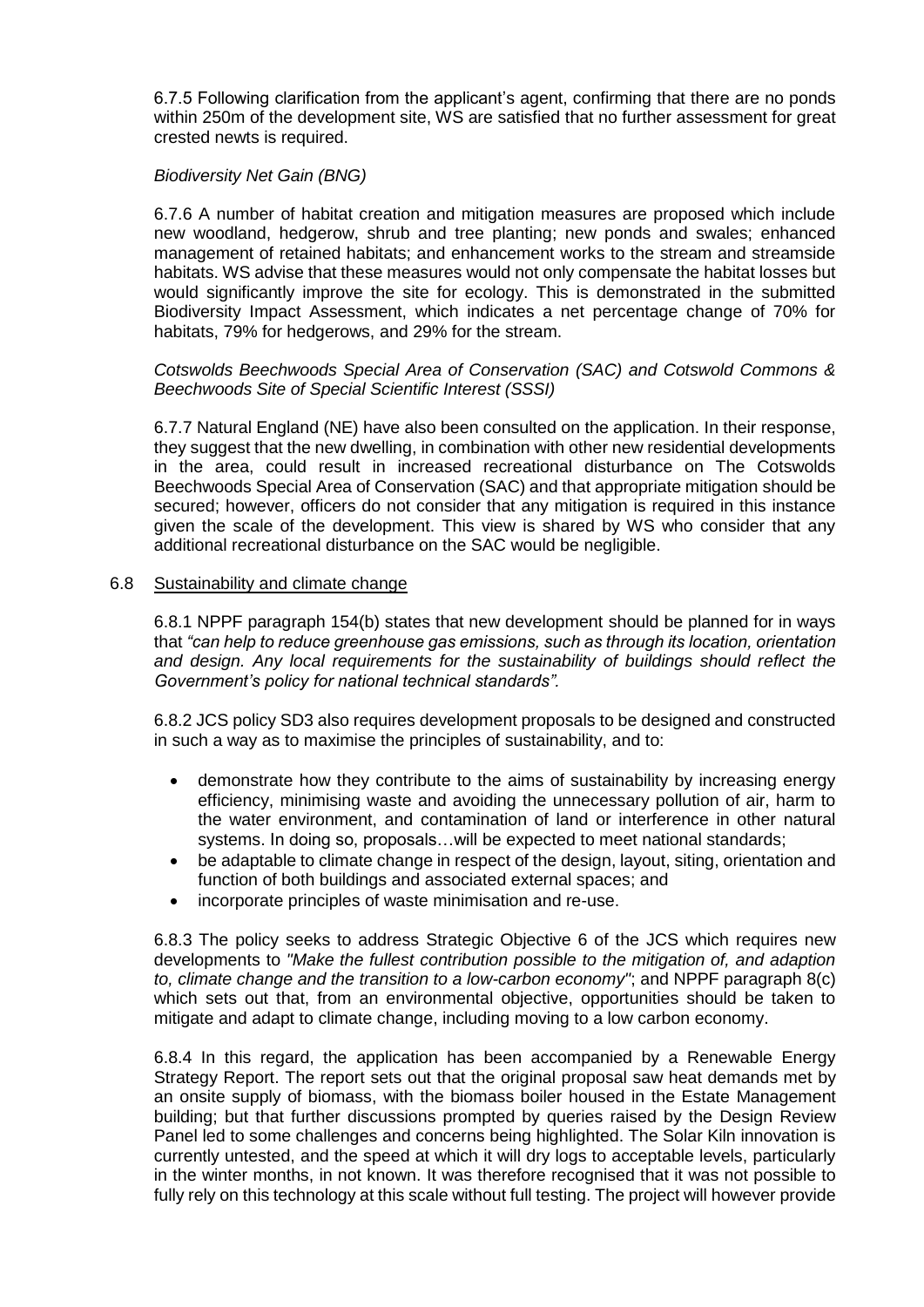a valuable opportunity to test Solar Kiln technology and monitor its effectiveness and capacity through the seasons.

6.8.5 A revised strategy has therefore been developed that includes the following range of technologies, that have been deemed most suitable for this site:

- Mechanical Ventilation and Heat Recovery
- Ground Source Heat Pump with Borehole Collectors
- Infrared Radiant Heating
- Solar PV Array
- Battery Storage
- Use of A+++ rated appliances and socket controllers
- Smart Electric Vehicle Charging

#### 6.9 Amenity

6.9.1 Adopted CP policy SL1 states that development will only be permitted where it will not cause unacceptable harm to the amenity of adjoining land users and living conditions in the locality. CP paragraph 14.4 advising that:

*In assessing the impacts of a development including any potential harm, the Council will have regard to matters including loss of daylight; loss of outlook; loss of privacy; and potential disturbance from noise, smells, dust, fumes, vibration, glare from artificial lighting, hours of operation, and traffic / travel patterns.* 

6.9.2 Adopted JCS policy SD14 reiterates this advice and also seeks to ensure high quality developments that *"protect and seek to improve environmental quality".* In addition, paragraph 130 of the NPPF highlights the need to ensure that developments achieve a high standard of amenity for both existing and future users.

6.9.3 In this instance, given the nature of the site and the proposal, there are no amenity concerns arising from the proposed development.

#### 6.10 Other considerations

#### *Public Sector Equalities Duty (PSED)*

6.10.1 As set out in the Equalities Act 2010, all public bodies, in discharging their functions must have "due regard" to this duty. There are three main aims:

- Removing or minimising disadvantages suffered by people due to their protected characteristics;
- Taking steps to meet the needs of people with certain protected characteristics where these are different from the needs of other people; and
- Encouraging people with certain protected characteristics to participate in public life or in other activities where participation is disproportionately low.

6.10.2 Whilst there is no absolute requirement to fully remove any disadvantage, the duty is to have "regard to" and remove OR minimise disadvantage and in considering the merits of this planning application the planning authority has taken into consideration the requirements of the PSED.

6.10.3 In the context of the above PSED duties, this proposal is considered to be acceptable.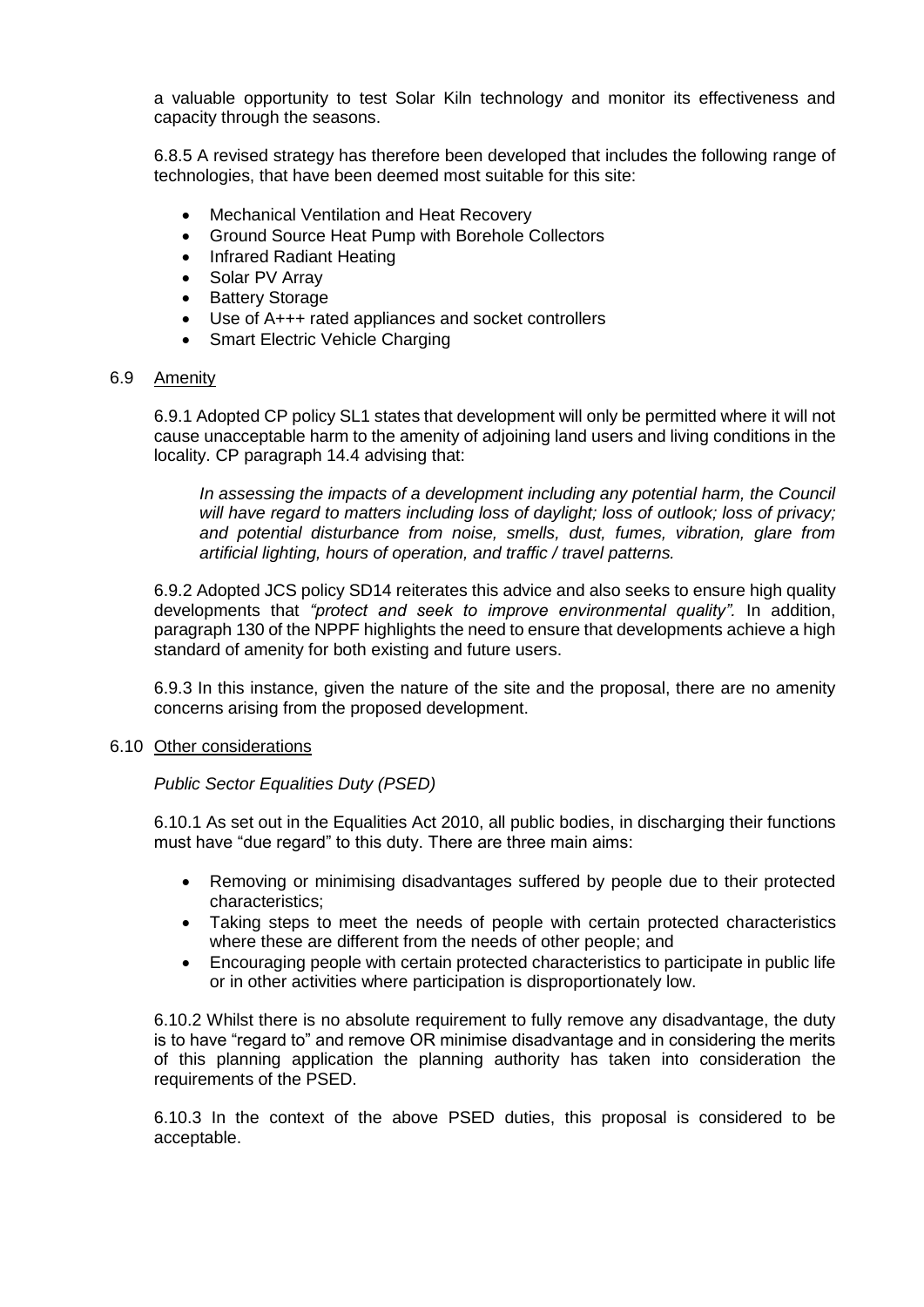# **7. CONCLUSION AND RECOMMENDATION**

- 7.1 Planning law requires that applications for planning permission be determined in accordance with the development plan unless material considerations indicate otherwise.
- 7.2 As noted in the above report, the proposed development would be in conflict with JCS policy SD10 as it would be located outside of the Principal Urban Area within the Cotswolds AONB; albeit, the policy is out of date due to the lack of a five year supply of housing land. The proposed development would also conflict with JCS policy INF1 in that the site is not considered to be sustainably located.
- 7.3 However, notwithstanding the concerns raised by the Architects Panel, it is considered that the proposed development complies with the criteria set out in paragraph 80(e) of the NPPF, in that the design would be truly outstanding; would help to raise standards of design more generally in rural areas; and would significantly enhance its immediate setting, and be sensitive to the defining characteristics of the local area. The proposal has been subject to a positive review by the Design Review Panel, whose recommendations, as per paragraph 133 of the NPPF, must be taken into account in the assessment of the application.
- 7.4 The landscape impacts of the development have also been assessed by Ryder Landscape (the Council's specialist Landscape Advisor) who consider the proposals to be fully compliant with relevant landscape policies. In addition, the Cotswolds Conservation Board raise no objection to the principle of the development.
- 7.5 The application has also been reviewed by Wild Service (the Council's specialist Ecology Advisor) and the ecological impacts of the proposed development have been found to be acceptable. The application proposes a number of measures that would significantly improve the site for ecology, as demonstrated in the submitted Biodiversity Impact Assessment, which indicates a net percentage change of 70% for habitats, 79% for hedgerows, and 29% for the stream.
- 7.6 Officers are also satisfied that the proposed development would not cause harm to highway safety or the amenities of neighbours. In addition, the LLFA raise no objection.
- 7.7 With all of the above in mind, taking into account the economic, social, and environmental aspects of the application, officers are satisfied that, on balance, the application is one that should be supported.
- 7.8 The officer recommendation therefore is to grant planning permission subject to the following schedule of conditions:

## **8. CONDITIONS**

1 The planning permission hereby granted shall be begun not later than the expiration of three years from the date of this decision.

Reason: To accord with the provisions of Section 91 of the Town and Country Planning Act 1990, as amended by Section 51 of the Planning and Compulsory Purchase Act 2004.

2 The planning permission hereby granted shall be carried out in accordance with the approved plans listed in Schedule 1 of this decision notice.

Reason: For the avoidance of doubt and in the interests of proper planning.

3 Prior to the commencement of development, a Construction Method Statement or Construction Management Plan shall be submitted to and approved in writing by the Local Planning Authority.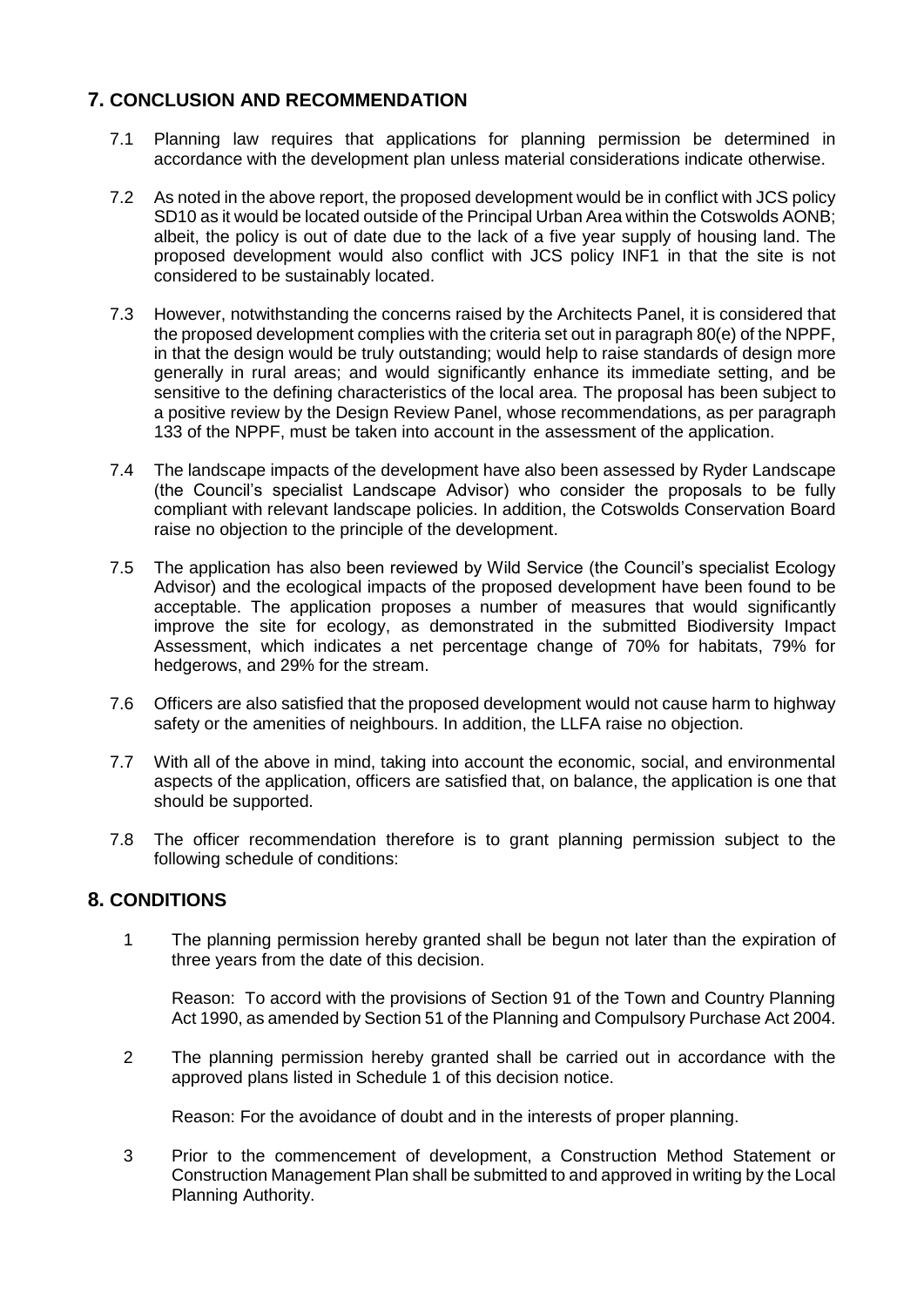The approved plan/statement shall be adhered to throughout the construction process and shall include, but not be restricted to:

i) Provision of parking for vehicles of site operatives and visitors;

ii) Any temporary access to the phase;

iii) Locations for the loading/unloading and storage of plant, waste and construction materials;

iv) Measures to control the emission of noise, dust and dirt during construction;

- v) Method of preventing mud and dust being carried onto the highway;
- vi) Arrangements for turning vehicles; and
- vii) Arrangements to receive abnormal loads or unusually large vehicles.

Reason: In the interests of the safe operation of the adopted highway during the construction phase of the development, having regard to adopted policy INF1 of the Joint Core Strategy (2017), and paragraphs 110 and 112 of the National Planning Policy Framework (2021). Approval is required upfront because without proper mitigation the works could have an unacceptable impact during construction.

4 Prior to the commencement of development, a Construction Environmental Management Plan (CEMP) shall be submitted to and approved in writing by the Local Planning Authority. The CEMP shall include mitigation measures that apply to the site clearance and construction phase of the development, with detailed Method Statements. This should include precautionary mitigation measures for amphibians and reptiles, in the form of Reasonable Avoidance Measures (RAMs). The approved CEMP shall be adhered to and implemented throughout the construction period strictly in accordance with the approved details.

Reason: To ensure the protection of biodiversity on the site during construction, in accordance with adopted policy SD9 of the Joint Core Strategy (2017), ODPM Circular 06/2005, and paragraphs 8, 174 and 180 of the National Planning Policy Framework (2021). This is also in accordance with Section 40 of the Natural Environment and Rural Communities Act 2006, which confers a general biodiversity duty upon Local Authorities. Approval is required up front because without proper mitigation the construction works could have an unacceptable impact on protected species at the beginning of construction.

- 5 Prior to the commencement of development, a Lighting Scheme covering both the construction and operational phases of the development shall be submitted to and approved in writing by the Local Planning Authority. The scheme shall include the following details:
	- (a) the position, height and type of all lighting;

(b) the intensity of lighting and spread of light as a lux contour plan;

(c) the measures proposed must demonstrate no significant effect of the lighting on the environment including preventing disturbance to bats

(d) the periods of day and night (throughout the year) when such lighting will be used and controlled for construction and operational needs.

The approved scheme shall thereafter be implemented and maintained in accordance with the manufacturer's recommendations and approved details.

Reason: To provide adequate safeguards for protected species on the site, ensure that foraging and commuting of bats is not discouraged at this location, and to conserve the dark skies of the AONB, having regard to adopted policy SD9 of the Joint Core Strategy (2017), ODPM Circular 06/2005, paragraphs 109, 118 and 125 of the National Planning Policy Framework 2021, Section 40 of the Natural Environment and Rural Communities Act 2006, and policy CE5 of the Cotswolds AONB Management Plan 2018-2023.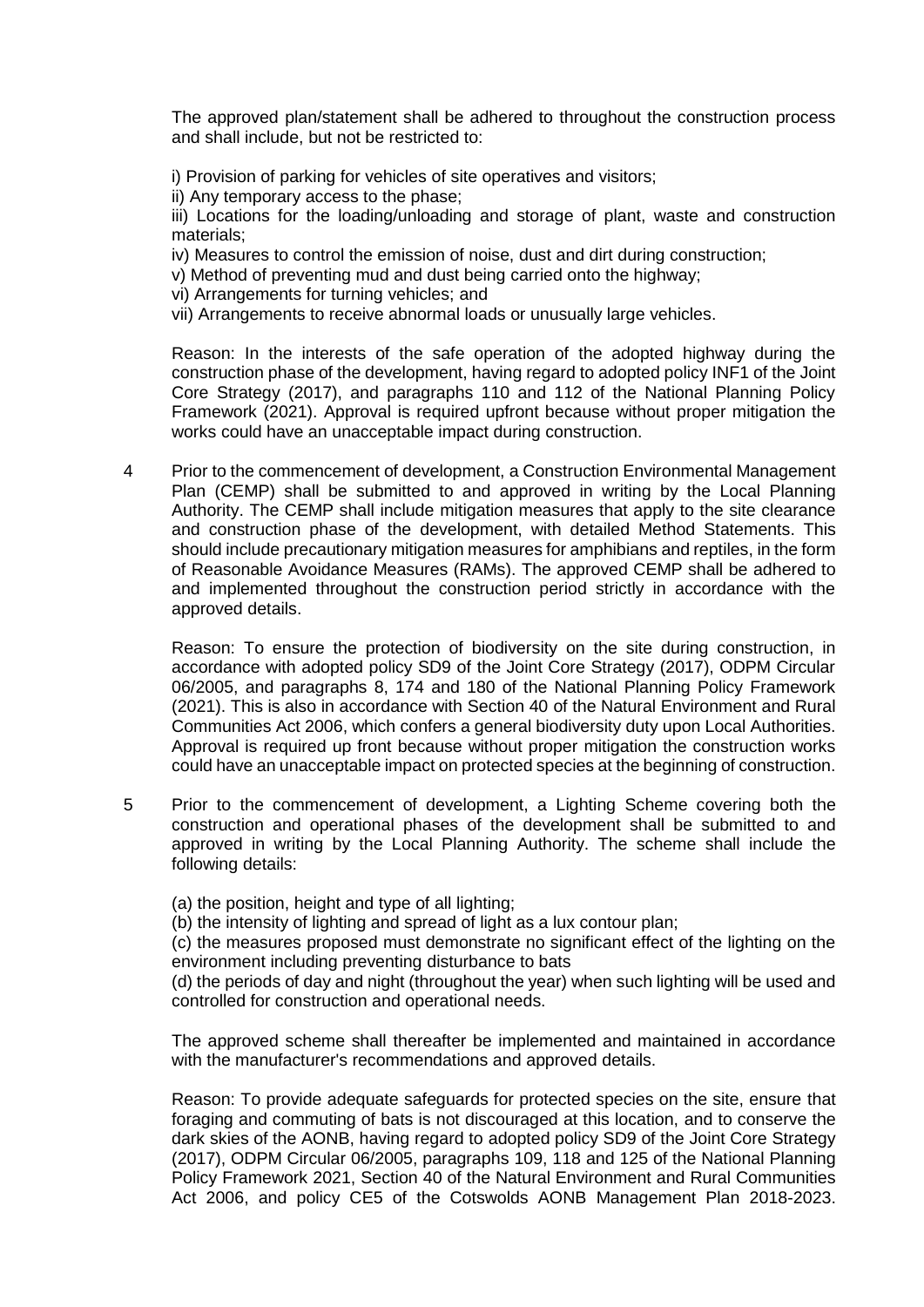Approval is required up front because without proper mitigation the construction works could have an unacceptable impact on protected species at the beginning of construction.

6 Prior to the commencement of development, full details of a hard and/or soft landscaping scheme shall be submitted to and approved in writing by the Local Planning Authority. The scheme shall identify all walls, fences, trees, hedgerows and other planting which are to be retained, and provide details of all new walls, fences, or other boundary treatments; finished ground levels; new hard surfacing of open parts of the site which shall be permeable or drained to a permeable area; a planting specification to include [species, size, position and method of planting of all new trees and shrubs]; and a programme of implementation.

All hard and/or soft landscaping works shall be carried out in accordance with the approved details prior to first occupation of the development unless otherwise agreed in writing by the Local Planning Authority.

Any trees or plants indicated on the approved scheme which, within a period of five years from the date of planting, die, are removed or become seriously damaged, diseased or dying shall be replaced during the next planting season with other trees or plants of a location, species and size which shall be first agreed in writing by the Local Planning Authority.

Reason: In the interests of the landscape character of the area, having regard to adopted policies D1, GI2 and GI3 of the Cheltenham Plan (2020), and adopted policies SD4 and INF3 of the Joint Core Strategy (2017). Approval is required upfront because the landscaping is an integral part of the development and its acceptability.

7 No external facing or roofing materials shall be applied unless in accordance with: a) a detailed written specification of the materials; and b) physical samples of the materials. The details of which shall have first been submitted to and approved in writing by the Local Planning Authority.

Reason: To ensure that the external appearance of the development is appropriate to its surroundings in accordance with adopted policy D1 of the Cheltenham Plan (2020), and adopted policy SD4 of the Joint Core Strategy (2017).

8 Prior to first occupation of the development, the proposed means of vehicular access from the adopted highway shall be constructed in accordance with approved Drawing No. CTP-16-478-SK01-E and thereafter retained as such at all times.

Reason: To ensure a safe and suitable access to the development is provided and maintained in the interests of highway safety, having regard to adopted policy INF1 of the Joint Core Strategy (2017) and paragraphs 110 and 112 of the National Planning Policy Framework 2021.

9 Prior to first occupation of the development, an updated Landscape and Ecological Management Plan (LEMP) shall be submitted to and approved in writing by the Local Planning Authority. The updated LEMP shall expand on the mitigation and enhancement measures, including long-term management and monitoring activities (covering a period of 30 years, as proposed) and shall include:

a) plans showing locations and extent of all habitats and wildlife features;

b) a timetable of activities;

c) details of a person and/or organisation responsible for the implementation of the plan; and the method by which the protection of retained, enhanced and created habitats will be secured.